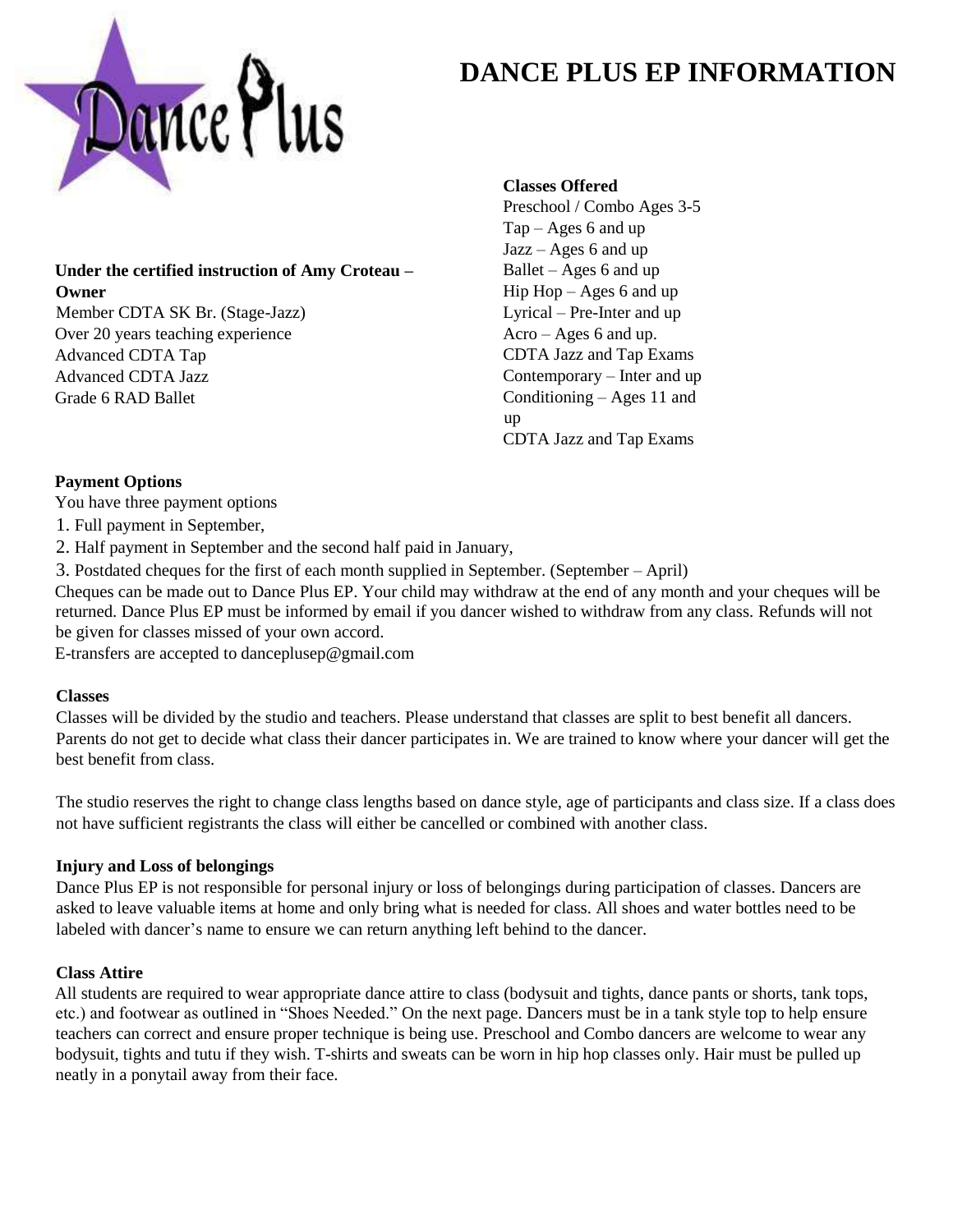## **Class Attendance**

Class attendance is extremely important. We know that things come up and dancers need to miss classes due to being sick, having another commitment that night, family vacations etc. Please just do your best to ensure your dancer is at class as much as possible. Dance is a team activity and we need to all work together to be the best we can be. If we have a dancers regularly missing classes, parents will be contacted to find a solution to attendance issues.

## **Competitions**

We will be attending up to four competitions each year. We know competitions may have to look differently this season but rest assured that competitions are working hard to make sure we can compete within SHA guidelines. Once dates have been confirmed they will be sent out. If you cannot make one of the competitions, please let us know as soon as possible. Preschool and combo classes will have the option to compete if parents want. Dancers in the Beg-Sr levels will be expected to compete and attend all the competitions for their level. Competition fees will be collected in January.

## **Recital**

Our Year End Recital will be held in early May. Due to COVID-19 restrictions we may have to change how recital takes place but we will have a yearend performance. Once we have more information as to what performance numbers will look like we will send out updated information.

## **Performance Rules**

Dancers will need to abide by performance rules. They must purchase the proper tights, shoes and hair accessories outline at costume order. Dancers will not be allowed to compete or perform with brightly coloured hair. (red, blue pink etc.) You may use a coloured hairspray or false ponytail to cover up any color you dancer has in their hair. Dancers will have to be at performances at a scheduled time and stay with the group until they compete.

## **Costumes**

Your child will be measured in class for costumes. We order from the states so costumes will be ordered in November to ensure they arrive before competition season. Costume fees will be due in November. Costumes come in generic sizes. Please remember they will not always fit perfectly.

## **Shoes Needed**

Preschool – Black tap, Paten or Mary Jane style & pink leather ballet shoes

Tap – Black Mary Jane for Beginner and Junior. Cuban Heels for Pre-Inter. Jazz taps for Inter and Senior levels.

Jazz – Black split sole. Please do not buy lace up shoes.

Ballet – Pink leather, no fabric acrobat shoes.

Lyrical – Bare feet. You may need to purchase Lyrical Turners depending on the class level.

Acro– Bare feet

Hip Hop – White Runners (any non-marking runners for class are fine)

| Paten Tap-<br>Preschool/Combo<br>Only | Mary Jane Tap | Cuban Heel | Slip On Jazz<br>Tap | Split Sole Jazz | Ballet |
|---------------------------------------|---------------|------------|---------------------|-----------------|--------|
|                                       |               |            |                     |                 |        |